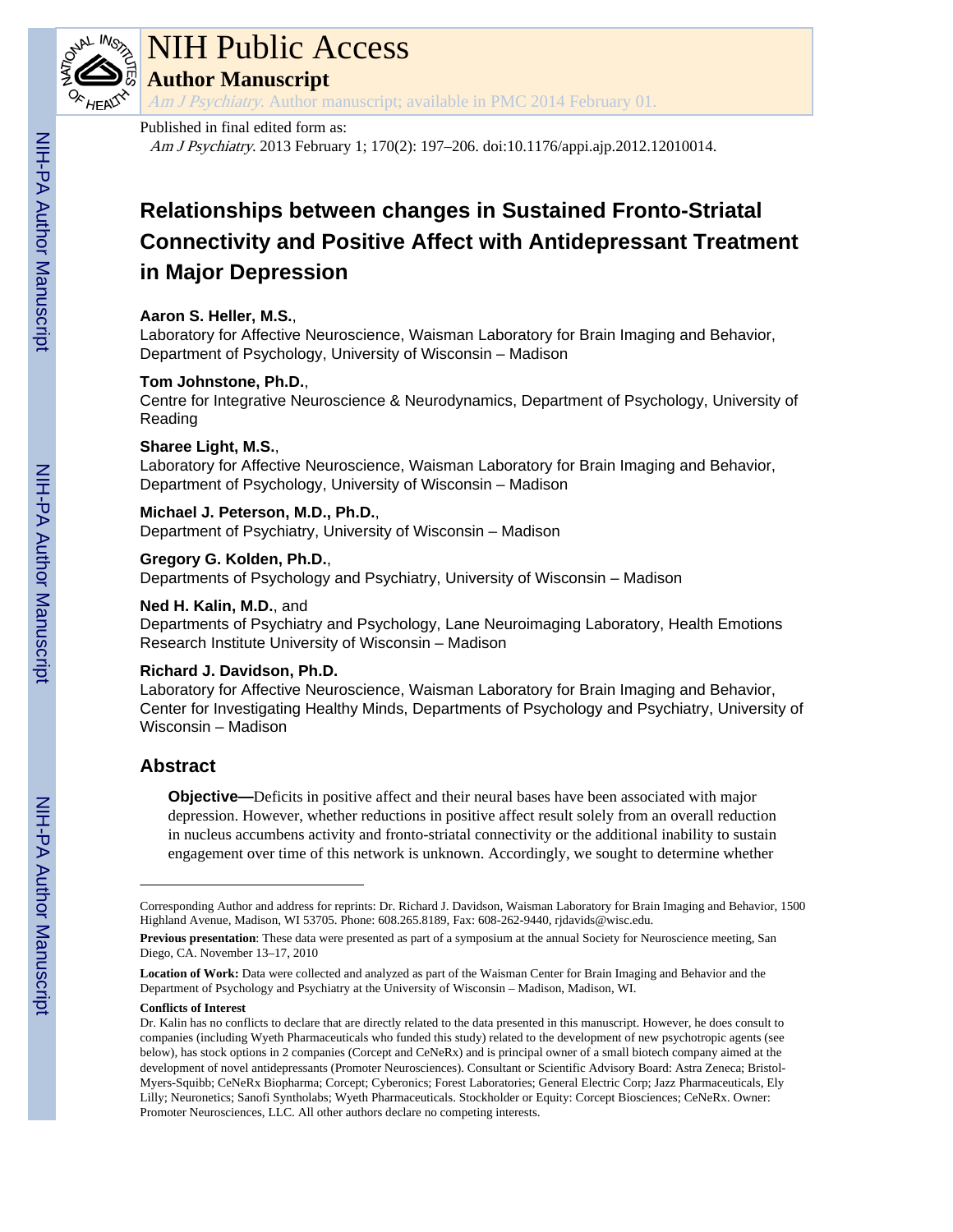treatment-induced changes in the ability to sustain nucleus accumbens activity and fronto-striatal connectivity during the regulation of positive affect are associated with gains in positive affect.

**Method—**Using fMRI, we assessed the ability to sustain activity in reward-related networks when attempting to increase positive emotion during performance of an emotion regulation paradigm in 21 depressed patients prior to, and after 2 months of antidepressant treatment. 14 healthy control subjects were scanned over the same interval.

**Results—**After 2 months of treatment, self-reported positive affect increased. Those patients demonstrating the largest increases in sustained nucleus accumbens activity over the 2 months were those demonstrating the largest increases in positive affect. In addition, those patients demonstrating the largest increases in sustained fronto-striatal connectivity were also those demonstrating the largest increases in positive affect when controlling for negative affect. Healthy controls showed none of these associations.

**Conclusions—**Treatment induced changes in the sustained engagement of fronto-striatal circuitry tracks the experience of positive emotion in daily life. Studies examining reduced positive affect in a variety of psychiatric disorders might benefit from examining the temporal dynamics of brain activity when attempting to understand changes in daily positive affect.

> A reduction in the ability to experience positive affect is a hallmark of major depressive disorder (1). Reduced positive affect is central to the concept of anhedonia, and symptoms of anhedonia or depressed mood are required for a DSM-IV diagnosis of depression (1). Despite the importance of reduced positive affect in depression, research has only recently begun to focus on this aspect of the disorder. Studies have found that patients with depression show reduced electrophysiological reactivity to positive stimuli (2, 3) and reduced striatal hemodynamic activity in response to monetary or visual rewards (4–7). However, these findings have not been consistently replicated  $(6, 8-18)$ , suggesting that alternative models may be needed.

One possibility is that the attenuated positive affect characteristic of depression stems from difficulties sustaining affective responses to positive stimuli, rather than an attenuation of the overall affective response (19). Broadly consistent with this possibility is evidence that patients with depression have an impaired ability to integrate reward reinforcement history over consecutive trials (20), fail to sustain normative response bias toward reward-predicting cues (21) and that mothers experiencing postpartum depression demonstrate a lack of within-trials sustained ventral striatal activity to financial rewards (22). (Note that we use the term "sustained activity" to refer to the temporal dynamics across trials. For more on this, see the data supplement that accompanies the online edition of this article.) More direct evidence comes from research showing that patients with depression demonstrate lack of sustained nucleus accumbens activity and fronto-striatal connectivity across trials when instructed to cognitively enhance their response to positive emotional images, whereas healthy controls do not show this effect (23). Notably, individual differences in the ability to sustain nucleus accumbens activity correlates with ratings of daily positive affect among depression patients, suggesting that sustained activity in this circuitry could generally support the experience of positive affect among patients. Theoretically speaking, these studies have generally examined the consummatory aspects of reward processing as opposed to the anticipatory aspects of reward (but see 24 for discussion of both anticipatory and consummatory aspects of reward processing in depression).

In this study, we extend this line of work by testing whether treatment with antidepressants (fluoxetine or extended-release venlafaxine [hereafter referred to simply as venlafaxine]) strengthens activity in this circuitry and whether treatment-induced change in sustained activity accounts for treatment-related improvements in self-reported daily positive affect.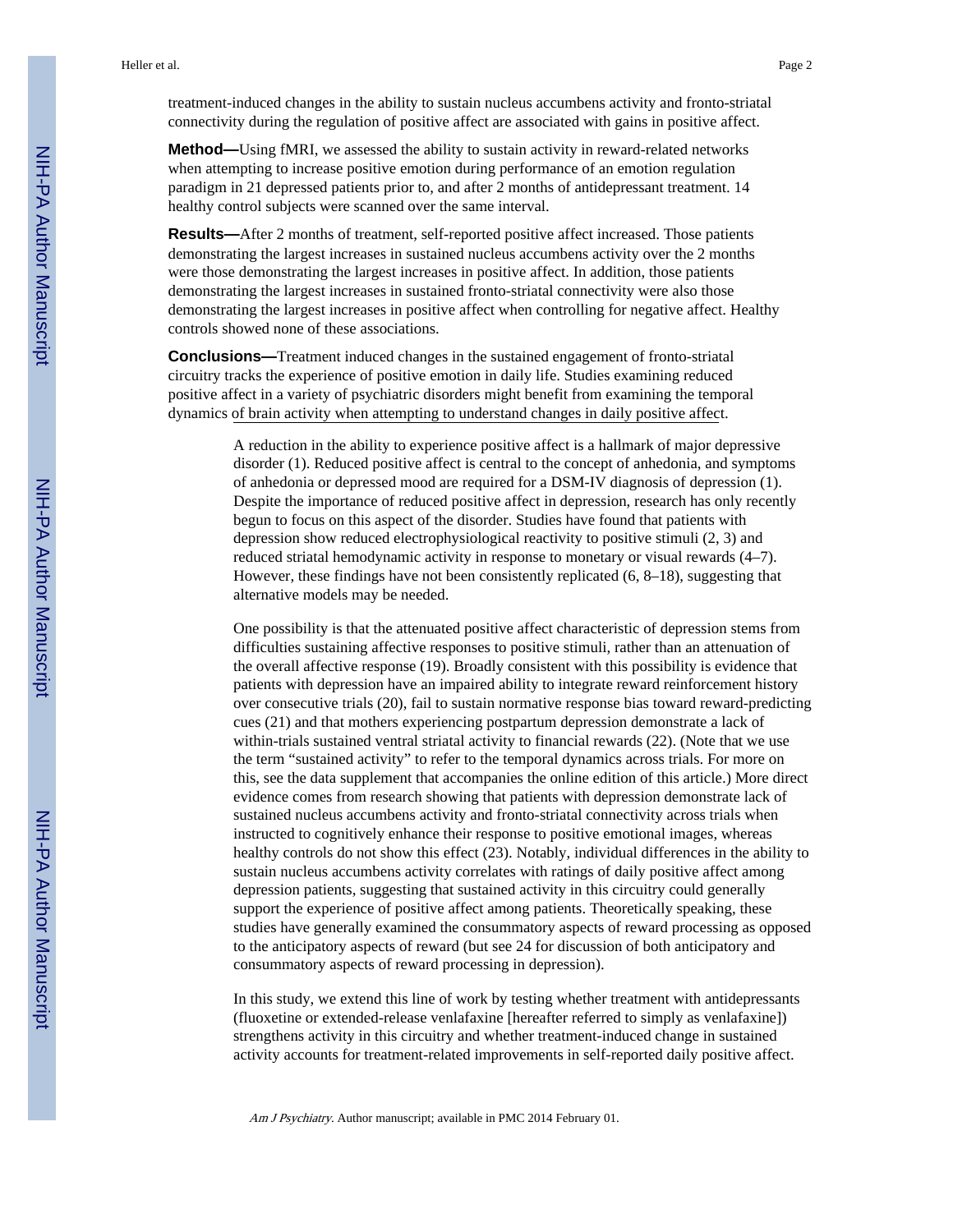Patients were randomly assigned to receive fluoxetine or venlafaxine in a double-blind design and followed for 6 months. The central circuitry underlying the ability to sustain positive affect was assayed at baseline and 2 months later in patients and comparison subjects using a well-validated emotion regulation paradigm (25). We predicted 1) that positive affect would increase and negative affect would decrease over 2 months of treatment and 2) that changes in sustained nucleus accumbens activity and fronto-striatal connectivity resulting from treatment would correlate with change in daily positive affect.

# **Method**

#### **Participants**

At baseline, we assessed 29 medication-free right-handed adults who met DSM-IV criteria for major depressive disorder and 19 matched comparison subjects. Participants were recruited through community advertisements; volunteers were screened for standard MRI compatibility criteria, CNS medications, comorbid substance use disorders, other comorbid DSM-IV axis I or axis II diagnoses, and a personal or family history of bipolar disorder. Patients were required to have had depressive symptoms for at least 1 month prior to enrollment and a score >17 on the 21-item Hamilton Depression Rating Scale (HAM-D) (26) at enrollment and at the baseline functional MRI (fMRI) assessment (the patients' mean baseline HAM-D score was 20.6 [SD=2.39]). All participants completed the 38-item version of the PANAS-X-Now (27; hereafter referred to as PANAS) to assess current, state positive and negative affect and all depressed participants except one completed the 90-item Mood and Anxiety Symptom Questionnaire (28). The PANAS was administered both at baseline and at the 2-month scanning session. At both scan days, the instrument was administered twice—immediately preceding and following the scan. To create a reliable measure of current affective functioning, we computed the mean positive and negative affect for that participant across the pre- and postscan PANAS scores on that day.

Participants in this study are the same as those in previous studies we have reported on (23, 29, 30). This study was approved by the Institutional Review Board at the University of Wisconsin – Madison, and all participants provided written informed consent.

After the baseline assessment, patients were randomly assigned to 6 months of treatment with either fluoxetine or venlafaxine (for more details, see the online data supplement). For the first 2 months of treatment, patients had seven weekly medication visits with a physician associated with the study. During that period, the average daily dose for patients in the fluoxetine group was 37 mg (SD=8.7), and for those in the venlafaxine group, 118 mg (SD=36.6). At 2 months, participants returned for a second fMRI assessment. Eight patients and five comparison subjects had withdrawn from the study, leaving 21 patients and 14 comparison subjects. The participants who remained did not differ significantly in age, sex, or baseline positive or negative affect scores from those who withdrew. Baseline HAM-D score differed between those patients who completed the trial and those who did not, with a lower mean score for those who completed the trial, but the difference fell short of significance (t=1.93, df=27, p=0.06). After unblinding, it was revealed that 12 patients had been assigned to treatment with venlafaxine and nine patients to treatment with fluoxetine. Analyses incorporated medication responders and nonresponders.

#### **fMRI Task**

Participants underwent scanning while viewing a sequence of 72 positive and 72 negative images from the International Affective Picture System (31). The same images were used at both scan sessions, although the order of image presentation was randomized across the two sessions. Trials began with a 1-second fixation cross and auditory tone. Then an image was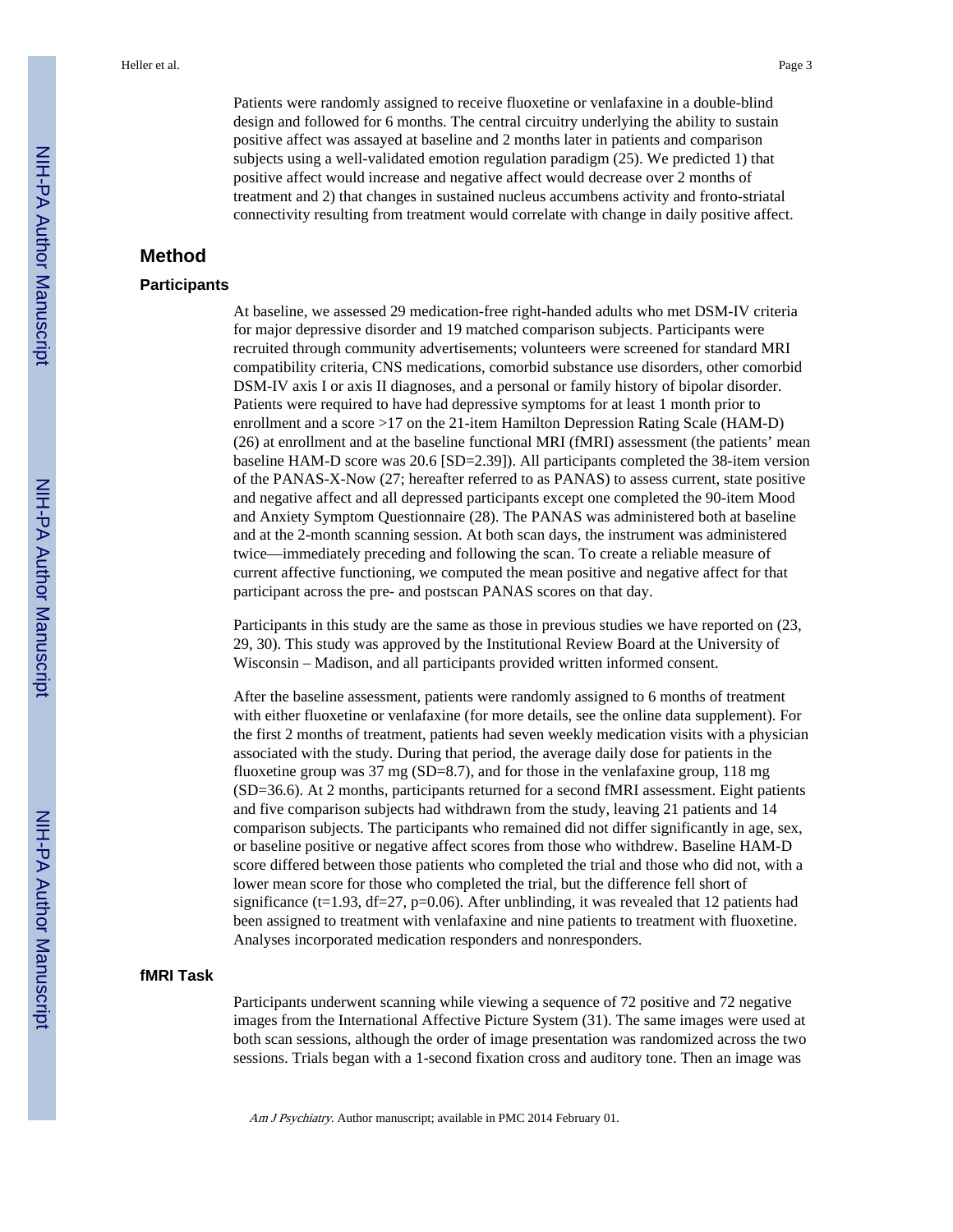presented for 10 seconds, followed by a 6-second blank screen. At the onset of each image, participants used a button response pad to indicate whether they judged the image to be positive or negative. Four seconds after image onset, an auditory prompt instructed participants to increase ("enhance") or decrease ("suppress") their emotional response to the image or to continue to "attend" to the image. Participants had been trained on the use of cognitive reappraisal strategies to reevaluate the images as more or less emotional during a previous session while positioned inside a mock scanner. For the enhance condition, participants were trained either to imagine themselves or a loved one experiencing the situation being depicted or to imagine a more extreme outcome than the one depicted (e.g., in response to a picture of a stunning natural scene, a participant might imagine being in that scene or in one of their own choosing; see the online data supplement). Across six 380 second scans, there were 24 trials of the regulation conditions and 12 trials of the attend condition for each valence (the order was pseudorandomized; see the data supplement).

#### **Image Acquisition and Analysis**

The details of image acquisition are provided in the online data supplement. The analytic techniques we used were identical to those in our previous study (23). Briefly, data were slice-time and motion-corrected using AFNI (Analysis of Functional NeuroImages; [http://](http://afni.nimh.nih.gov/afni/) [afni.nimh.nih.gov/afni/](http://afni.nimh.nih.gov/afni/)). Single-subject general linear models were used to model each of the six trial types (positive/negative stimulus; enhance, attend, and suppress reappraisal instruction) separately, and for both the early phase (runs 1–3; denoted as "1st half" from here on) and the late phase (runs 4–6; denoted as "2nd half" from here on) of the scanning session as well as six motion nuisance covariates (see the data supplement). Because the process of sustaining nucleus accumbens activity during the increasing of positive affect was central to our previous report, contrasts for analyses presented here were the positive enhance<sub>(2nd half)</sub> – positive enhance<sub>(1st half)</sub> except as otherwise noted (see the data supplement). For analyses examining treatment response, the contrasts were enhance: 2 month<sub>(2nd half – 1st half)</sub> – enhance: baseline<sub>(2nd half – 1st half)</sub>. Single-subject contrasts were normalized to the 2-mm MNI152 template and smoothed (5-mm full width at half maximum).

Analyses examining sustained nucleus accumbens activity and nucleus accumbensprefrontal cortex connectivity from baseline to the 2-month assessment used the contrast 2 month<sub>(2nd half – 1st half)</sub> – baseline<sub>(2nd half – 1st half)</sub> (see the data supplement). The resulting value was regressed on positive affect as well as negative affect. For control analyses examining reaction time (reaction time was successfully acquired for 19 of the 21 depressed patients) or pupil dilation (pupil data were successfully acquired for 15 of the 21 depressed patients at both time points), we performed the same analysis—2-month<sub>(2nd half –</sub> 1st half) – baseline<sub>(2nd half – 1st half)</sub>. (For details on pupil dilation processing, see the data supplement.)

## **Results**

#### **Change in Symptom Severity**

At 2 months, the mean HAM-D score was lower (t=  $-10.72$ , df=20, p<0.001; partial eta squared ( $pp^2$ )=0.85) (Figure 1). Nine patients (43%) had achieved remission (defined as a HAM-D score 7). Of the remaining 12 patients, six (50%) were responders (defined as a decrease of 50% in HAM-D score), leaving six nonresponders. There was no difference between the fluoxetine and venlafaxine groups in change in HAM-D score.

Participants in both the depressed and comparison groups provided ratings of positive affect and negative affect at both baseline and the 2-month assessment. We entered the change in positive affect and negative affect as dependent measures and performed a repeated-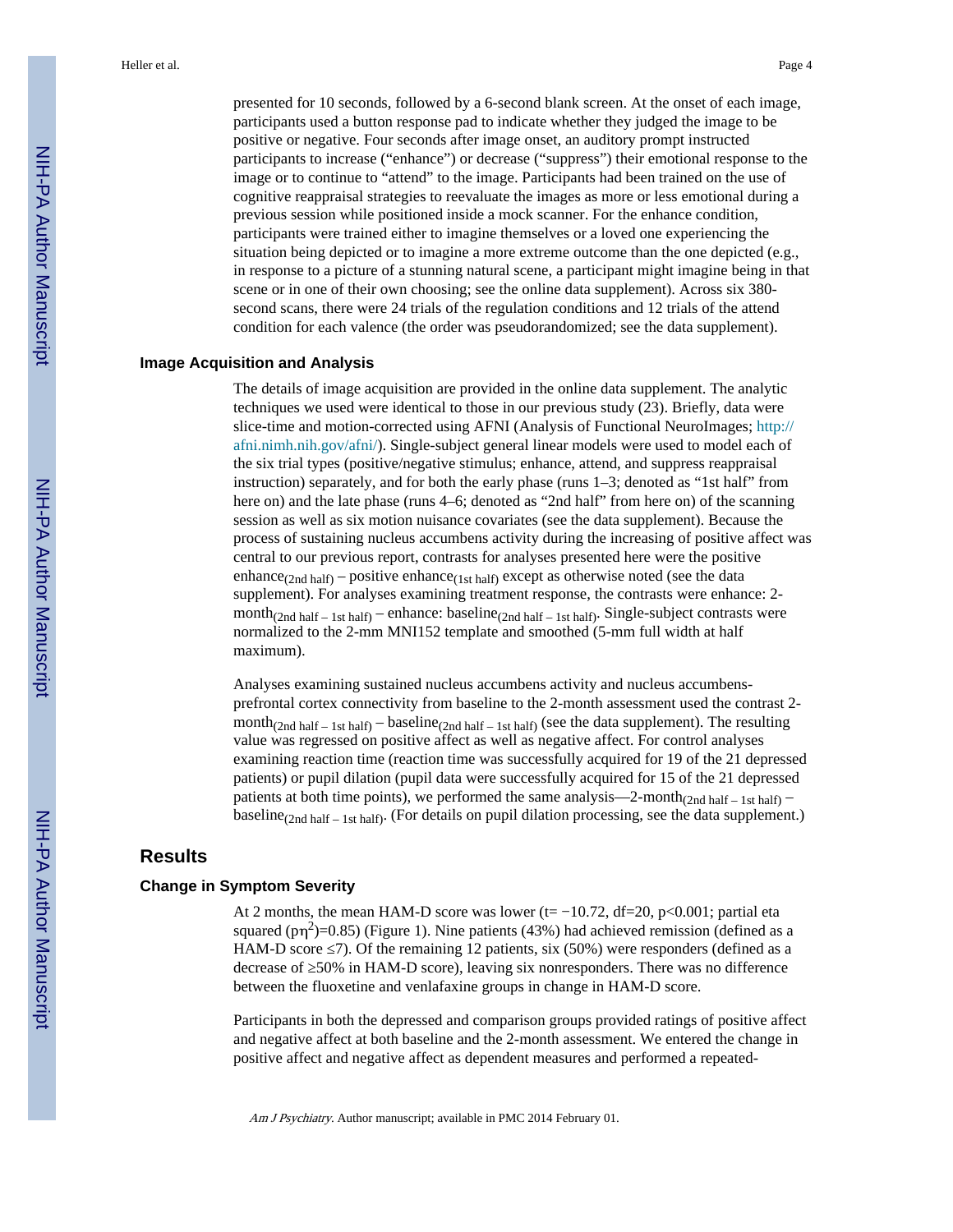measures analysis of variance (change in negative affect was multiplied by −1 so that both scales were coded in the same direction. Results revealed that the group-by-scale interaction (depressed and comparison groups; positive and negative affect) was significant  $(F=18.36,$ df=1, 33, p<0.001; p $\eta^2$ =0.36). There was also a main effect of group on change in affect  $(F=6.19, df=1, 33, p=0.02; pp<sup>2</sup>=0.16)$ , suggesting that affect changed more in the depressed group than in the comparison group. Follow-up tests revealed that in the depressed group, positive affect increased ( $p\eta^2$ =0.22) and negative affect decreased ( $p\eta^2$ =0.66) across assessments (p values,  $\langle 0.03 \rangle$ ). In the comparison group, positive affect increased (p=0.03,  $pp^2$ =0.30), whereas there was no change in negative affect (p=0.34,  $pp^2$ =0.07). The groups did not differ in the magnitude of the change in positive affect. By contrast, the depressed group showed a steeper decrease in negative affect ( $p<0.001$ ,  $p\eta^2=0.44$ ). Within the depressed group, change in positive affect and in negative affect did not differ significantly between patients receiving fluoxetine and those receiving venlafaxine.

We next examined the correlations between positive affect and negative affect measures. In the depression group, change in positive affect and negative affect scores from baseline to 2 months were significantly inversely correlated (r=−0.61, N=21, p=0.004; see Table S1 in the online data supplement), and in the comparison group, they were also inversely though not significantly correlated (r=−0.45, N=14, p=0.10). In the depression group, change on the anhedonia subscale of the Mood and Anxiety Symptom Questionnaire was also significantly correlated with change in positive affect (see Table S1; r=−0.68; t=−3.91, df=18, p=0.001)

#### **Replication of Previous Findings**

In these same patients, we previously reported that sustained nucleus accumbens activity correlated with positive affect ratings prior to treatment. After 2 months of treatment, we found that individual differences in sustained nucleus accumbens activity correlated with patient ratings of positive affect in daily life (peak, x=−12, y=18, z=−6; for positive affect at 2 months, [unstandardized beta coefficient]  $B=0.01$ ; t=2.50, df=17, p=0.02; controlling for baseline positive affect and sustained nucleus accumbens activity at baseline, small volume corrected for multiple comparisons) (Table 1). This effect remained significant after controlling for drug type  $(B=0.01; t=2.38, df=16, p=0.03)$ .

#### **Change in Sustained Nucleus Accumbens Activity**

Using the nucleus accumbens cluster described above, we next examined whether change in sustained nucleus accumbens activity correlated with gains in positive affect across assessments. This analysis showed that patients who exhibited larger improvements in sustained nucleus accumbens activity showed larger gains in positive affect (Figure 2)  $(B=0.01, r=0.54; t=2.76, df=19, p=0.01; R<sup>2</sup>=0.29; see Table S2 in the online data$ supplement). This finding remained significant after controlling for drug type (B=0.01;  $t=2.42$ , df=18, p=0.03).

We performed several control analyses to examine the specificity of this effect. First, we examined whether change in nucleus accumbens activity aggregated across the scan sessions (as is most commonly done in fMRI analyses) was associated with an increase in positive affect. We contrasted aggregated nucleus accumbens activity during the positive "enhance" condition at 2 months with aggregated activity during the same condition at baseline and correlated that activity with change in positive affect. There was no relationship between increases in nucleus accumbens activity aggregated across the scan session over the course of treatment and increases in positive affect over the same period. Additionally, we tested whether including both change in sustained nucleus accumbens activity and change in aggregated activity in the same regression model was associated with change in positive affect. We found that change in sustained nucleus accumbens activity was specifically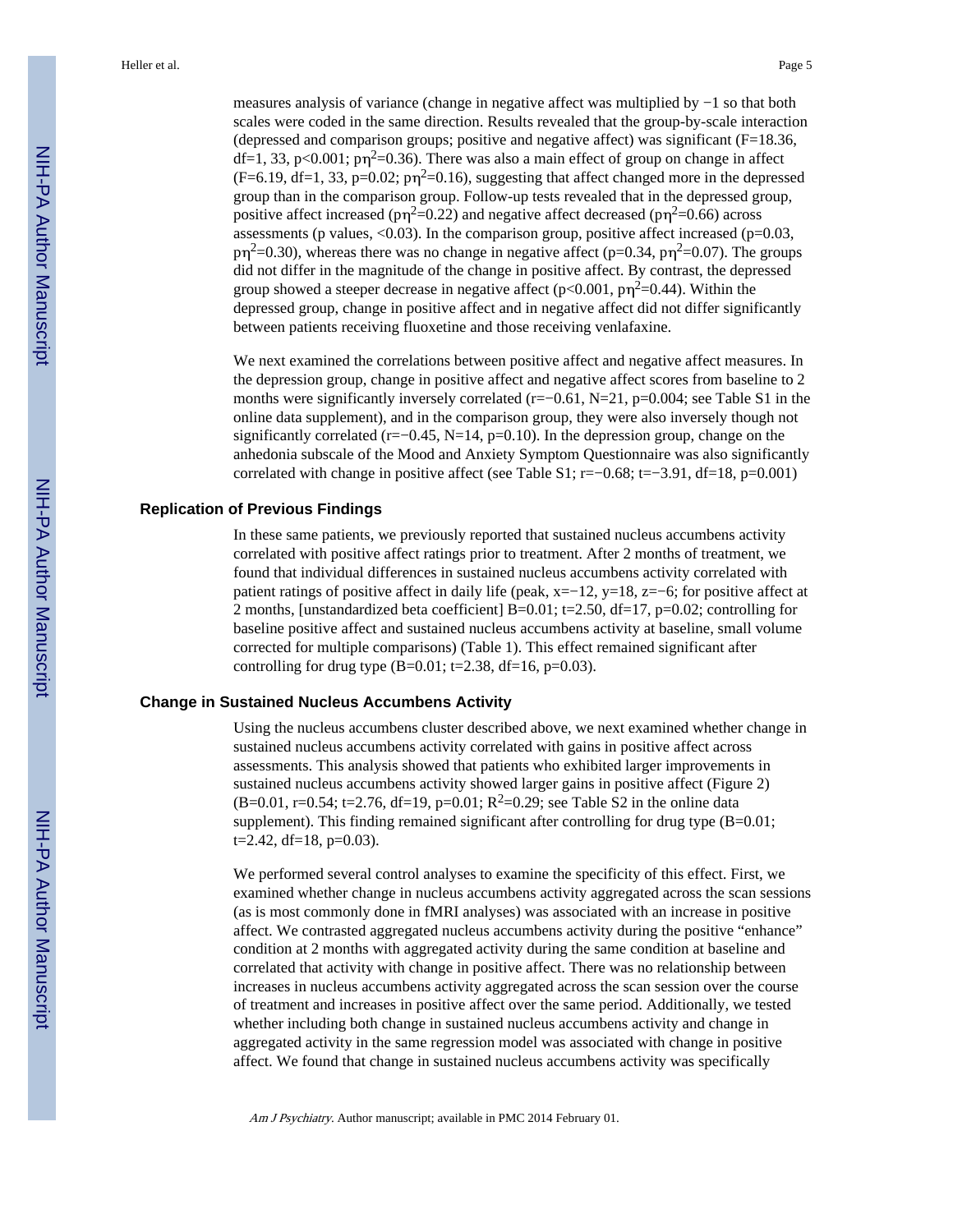associated with change in positive affect (B=24.01; t=2.90, df=18, p=0.01), whereas change in aggregated nucleus accumbens activity was not associated with change in positive affect. This provides further evidence that examination of changes in sustained activity over the scan sessions is important and uniquely associated with change in positive affect.

Second, we examined whether this effect could be explained by changes in reaction time or pupil dilation across the two scan sessions to examine whether these effects may be due to changes in engagement or fatigue after treatment. For reaction time, in the depressed group, there was no interaction of time (pretreatment versus 2-month) by session phase (2nd half versus 1st half), and individual differences in change in reaction time did not correlate with change in positive affect. For pupil dilation, in the depressed group, there was again no timeby-session phase interaction, and individual differences in change in pupil dilation did not correlate with change in positive affect. These data suggest that the relationship between changes in sustained nucleus accumbens activity and positive affect is unlikely to be due to changes in engagement or fatigue.

Third, we examined whether the relationship between changes in sustained nucleus accumbens activity and positive affect remained significant after controlling for change in negative affect. When controlling for change in negative affect, the association between change in positive affect and change in nucleus accumbens activity was no longer significant, suggesting that increases in sustained nucleus accumbens activity are associated with both increases in positive affect and decreases in negative affect among patients. (See the online data supplement for additional analyses addressing specificity.)

#### **Change in Sustained Nucleus Accumbens Connectivity**

We previously reported  $(23)$  that untreated patients have difficulty sustaining connectivity between the nucleus accumbens and the dorsolateral prefrontal cortex when instructed to enhance positive emotion elicited by positive images. In addition, since the nucleus accumbens is involved in processes other than reward (32), and since treatment-related changes in sustained nucleus accumbens activity were associated with changes in both positive and negative affect, it may be that change in nucleus accumbens-prefrontal cortex connectivity constitutes a more sensitive method for examining changes specific to positive affect. We therefore conducted a connectivity analysis (33) to examine whether treatmentrelated change in nucleus accumbens-prefrontal cortex connectivity is associated with gains in positive affect while controlling for change in negative affect. The analysis revealed a region of the left middle frontal gyrus (peak, x=−22, y=60, z=18; Brodmann's area 10/46) where variation in sustained nucleus accumbens-middle frontal gyrus connectivity was associated with gains in positive affect ([partial correlation] ρr=0.64; t=3.61, df=18, p=0.002) (Figure 3, Table 2) when controlling for change in negative affect, corrected for multiple comparisons across the whole brain. This relationship was also significant when not controlling for change in negative affect (r=0.43; t=2.13, df=19, p=0.05). In addition, increases in sustained connectivity between the nucleus accumbens and the ventromedial prefrontal cortex were associated with gains in positive affect while controlling for negative affect ( $pr=0.78$ ; t=5.44, df=18,  $p<0.001$ ) (Table 2). Similarly, this relationship was significant when not controlling for change in negative affect ( $r=0.56$ ;  $t=2.94$ ,  $df=19$ , p=0.008).

As with the univariate analyses reported above, we conducted a control analysis examining whether change in sustained nucleus accumbens-middle frontal gyrus connectivity was uniquely associated with change in positive affect or whether aggregated nucleus accumbens-middle frontal gyrus connectivity across the scan session was additionally associated with change in positive affect (controlling for negative affect). Treatment-induced change in aggregated nucleus accumbens-middle frontal gyrus connectivity was not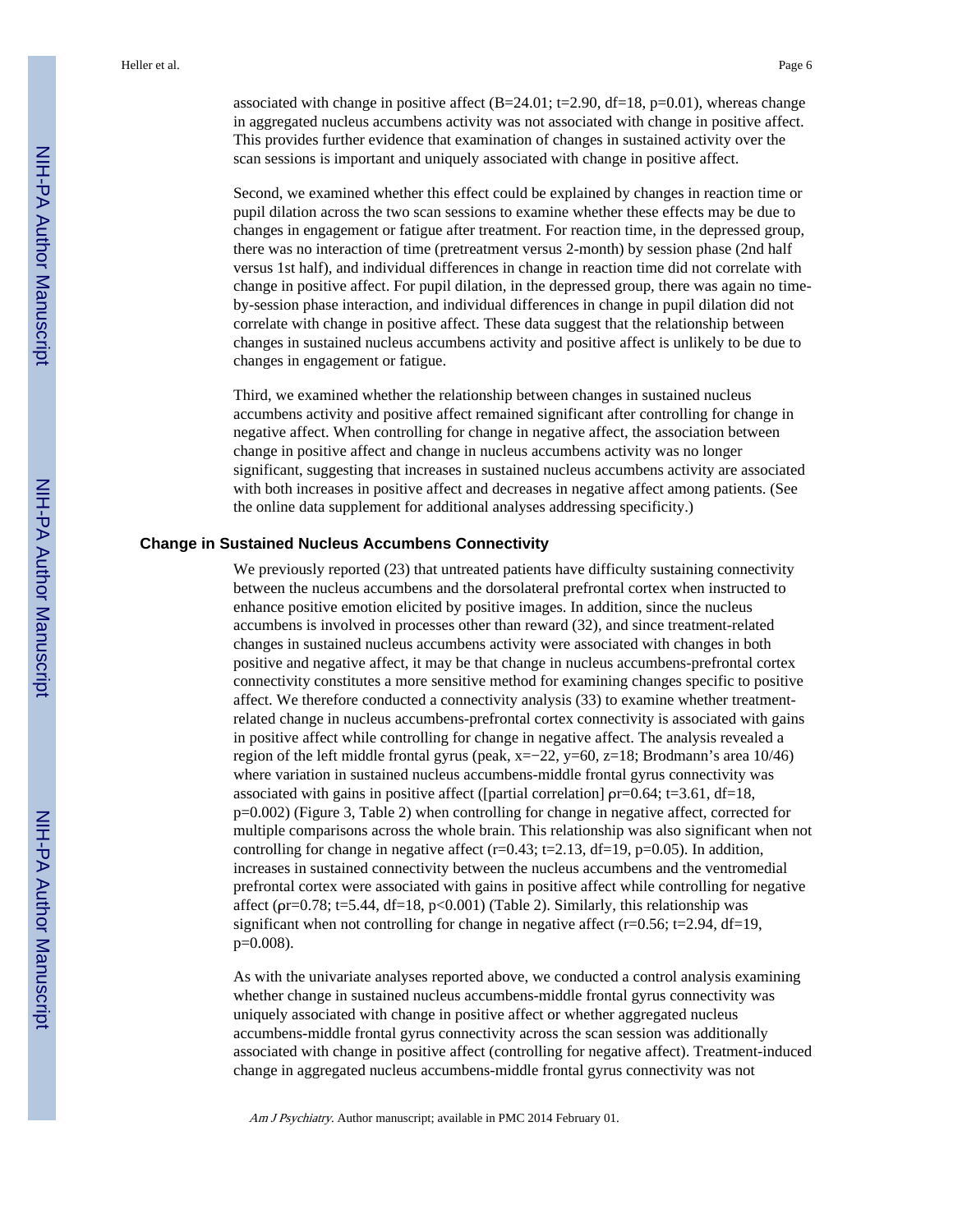associated with change in positive affect (controlling for negative affect). We additionally ran a regression model including both change in sustained nucleus accumbens-middle frontal gyrus connectivity and change in aggregated nucleus accumbens-middle frontal gyrus connectivity (in addition to change in negative affect) in the same regression model to examine associations with change in positive affect. This analysis revealed that change in sustained connectivity was uniquely associated with change in positive affect when controlling for negative affect (B=6.25; t=3.51, df=17, p=0.002), whereas change in aggregated connectivity was not associated with change in positive affect. Similarly, with the ventromedial prefrontal cortex cluster, change in aggregated nucleus accumbensventromedial prefrontal cortex connectivity was not associated with change in positive affect, controlling for negative affect. We additionally included both change in sustained nucleus accumbens-ventromedial prefrontal cortex connectivity and change in aggregated nucleus accumbens-ventromedial prefrontal cortex connectivity (in addition to change in negative affect) in the same regression model to examine associations with change in positive affect. This analysis revealed that change in sustained connectivity was uniquely associated with change in positive affect when controlling for negative affect (B=13.00;  $t=5.47$ ,  $df=17$ ,  $p<0.001$ ), whereas change in aggregated connectivity was not associated with change in positive affect. This result further supports the notion that examination of treatment-induced changes in sustained nucleus accumbens activity and connectivity capture unique variance in increases in positive affect.

#### **Comparison of Venlafaxine and Fluoxetine**

Next, we tested whether the effects we observed were due to differences driven by either one of the medications alone. The correlation between change in sustained nucleus accumbens activity and change in positive affect did not significantly differ between the two medication groups (fluoxetine:  $r=0.48$ , N=9; venlafaxine:  $r=0.50$ , N=12). The correlation between change in sustained nucleus accumbens-BA46 connectivity and change in positive affect, controlling for change in negative affect, also did not significantly differ for the two medication groups (fluoxetine:  $r=0.68$ , N=9; venlafaxine:  $r=0.54$ , N=12). Finally, the correlation between change in sustained nucleus accumbens-ventromedial prefrontal cortex connectivity and change in positive affect, controlling for change in negative affect, did not significantly differ between the medication groups (fluoxetine:  $r=0.72$ , N=9; venlafaxine:  $r=0.79$ , N=12). These results suggest that the mechanism of action in change in positive affect and change in sustained nucleus accumbens activity/fronto-striatal connectivity does not differ between these two antidepressants.

# **Anhedonic Symptoms**

As the PANAS-X-Now is an acute state measure of positive affect, we additionally examined scores on the anhedonia scale of the Mood and Anxiety Symptom Questionnaire as a more traditional measure of anhedonia that asks participants to integrate their emotion over the previous week. The depressed group showed a significant decrease in anhedonic symptoms from baseline to 2 months (t=−2.41, df=20, p=0.026), whereas the comparison group showed no significant change in anhedonic symptoms over this period.

Within the depressed group, there was a significant correlation between change in anhedonic symptoms and change in sustained nucleus accumbens activity ( $r=-0.46$ , N=20, p=0.03), such that the patients who showed an increase in ability to sustain repeated engagement of nucleus accumbens activity were those who exhibited the greatest decrease in anhedonic symptoms. However, there was no relationship between change in sustained nucleus accumbens-BA46 connectivity during the positive enhance condition and anhedonic symptoms. Furthermore, including both change in anhedonic symptoms and change in current positive affect, increase in current positive affect was uniquely associated with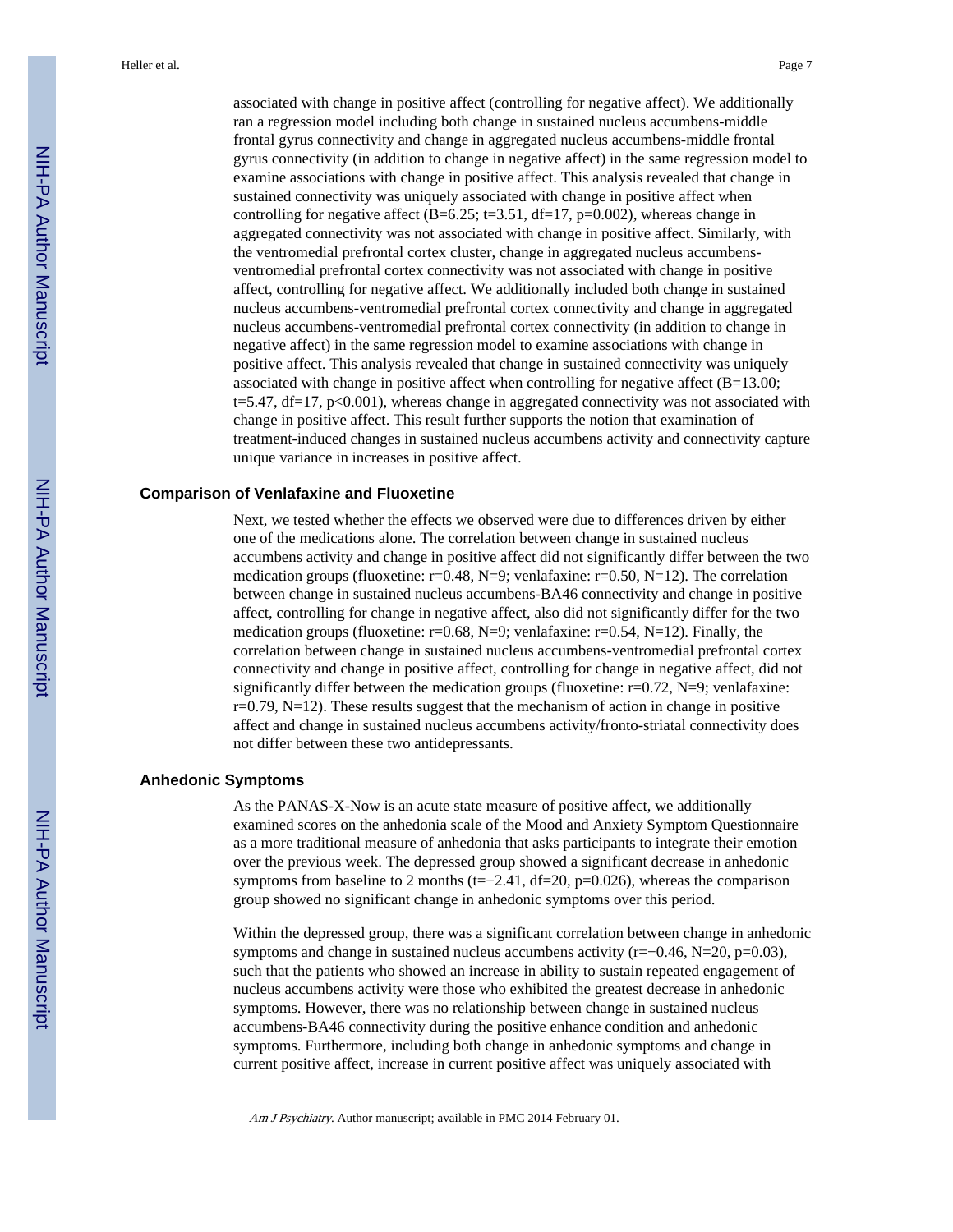change in nucleus accumbens-BA46 connectivity  $(B=0.055; t=2.55, df=18, p=0.02)$ , while change in anhedonic symptoms was not uniquely associated with change in nucleus accumbens-BA46 connectivity. Similarly, we observed no relationship between change in nucleus accumbens-ventromedial prefrontal cortex connectivity during the positive enhance condition and change in anhedonic symptoms. In a simultaneous regression with change in current positive affect and change in anhedonic symptoms, change in current positive affect was uniquely associated with change in nucleus accumbens-ventromedial prefrontal cortex connectivity (B=0.034; t=2.97, df=18, p=0.008), whereas change in anhedonic symptoms was not (see the online data supplement).

#### **Healthy Comparison Subjects**

Using the same nucleus accumbens cluster identified in the depressed group, we found that the healthy comparison group showed no significant association between change in sustained nucleus accumbens activity and change in positive affect (r=−0.36, N=14, p=0.21;  $R^2=0.13$ ; note that the relationship in the comparison group was negative, whereas it was positive in the depressed group. Indeed, the strength of this relationship was greater in the depressed group than in the comparison group in the nucleus accumbens  $(z=2.54, p=0.01)$ . When performing this correlation voxelwise in the comparison group, no region demonstrated a significant association between change in sustained activity and change in daily positive affect (after correcting for multiple comparisons).

With regard to the connectivity analyses presented above for the depressed group, the comparison group showed no significant relationship between change in nucleus accumbens-middle frontal gyrus connectivity and change in positive affect over the 2 months. Similarly, for nucleus accumbens-ventromedial prefrontal cortex connectivity, the comparison group showed no relationship between change in sustained connectivity and change in positive affect.

# **Discussion**

This study provides novel evidence that improvements in daily positive affect in depressed patients after 2 months of antidepressant treatment can be explained in part by increases in patients' ability to sustain activity in prefrontal-nucleus accumbens circuitry. In particular, we found that patients who exhibited the greatest improvement in sustained nucleus accumbens activity also had the largest gains in self-reported positive affect. Interestingly, the relationship between increases in sustained nucleus accumbens activity and gains in selfreported positive affect was partially accounted for by decreases in negative affect. Thus, change in sustained nucleus accumbens activity appears to be related to improvements in affect generally and may not be specific to positive affect. However, using a connectivity analysis strategy, we found that increases in sustained nucleus accumbens-middle frontal gyrus and nucleus accumbens-ventromedial prefrontal cortex connectivity when attempting to enhance positive emotion were specific to gains in self-reported positive affect, as this relationship was significant when controlling for change in negative affect. We also found that changes in *sustained* nucleus accumbens activity and nucleus accumbens-middle frontal gyrus as well as nucleus accumbens-ventromedial prefrontal cortex connectivity were associated with change in positive affect above and beyond changes in *aggregated* nucleus accumbens activity and nucleus accumbens-middle frontal gyrus connectivity. In addition, the fact that change in anhedonic symptoms was associated with change in sustained nucleus accumbens activity but not change in sustained nucleus accumbens-prefrontal cortex connectivity suggests that change in sustained nucleus accumbens activity may reflect both acute and longer-term state positive affect (as the questionnaire we used asks participants to integrate their affect over the previous week), whereas the ability to sustain top-down modulation of the nucleus accumbens by prefrontal cortex structures is particularly relevant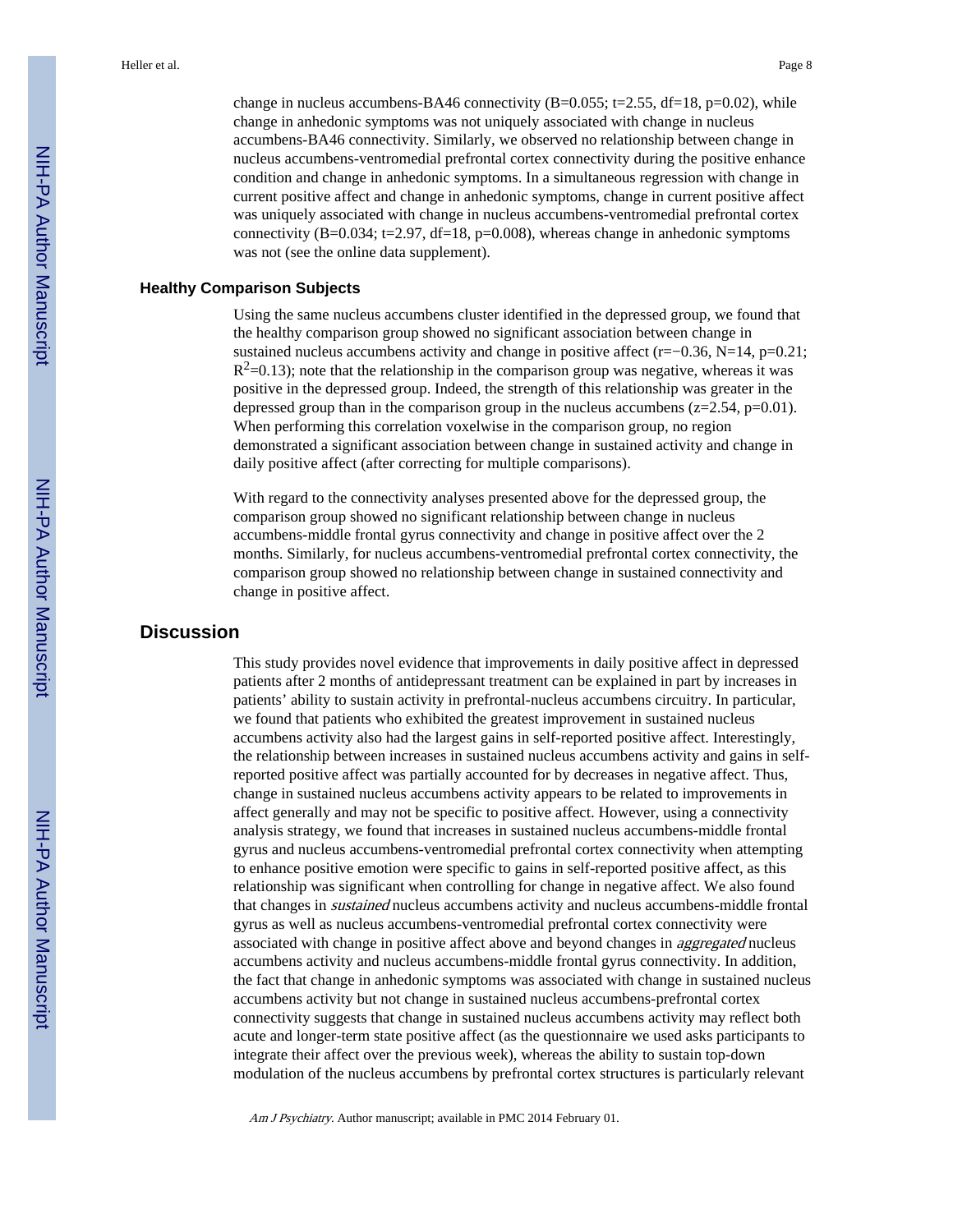It is potentially informative that when controlling for changes in negative affect, we observed no unique relationship between increases in sustained nucleus accumbens activity and increases in positive affect. This suggests that change in sustained nucleus accumbens activity may underlie alterations in both positive and negative affect (34). Indeed, a wealth of preclinical research demonstrates that the nucleus accumbens is not engaged solely during reward-related behaviors. In both rodents (35) and humans (36), studies demonstrate that the nucleus accumbens is involved in the processing of aversive stimuli. For example, Berridge et al. (37) reported that injection of a glutamate receptor antagonist in the shell of the nucleus accumbens can elicit either approach or avoidance behaviors, depending on whether the injection is made in the rostral or caudal portion of the nucleus accumbens shell, respectively. Unfortunately, the spatial coarseness of fMRI precludes distinguishing subcomponents of the nucleus accumbens. Furthermore, our findings suggest that the utilization of functional connectivity can provide additional sensitivity when examining changes in affect resulting from treatment (38), such that changes in sustained nucleus accumbens-prefrontal cortex connectivity underlie changes in positive affect in depression uniquely. These data suggest a role for connectivity analyses in helping to further uncover alterations in the pathophysiology of mood disorders with treatment.

Some of the densest direct connections between the ventral striatum and the prefrontal cortex lie within the medial portion of the prefrontal cortex (34, 39), including both the ventromedial prefrontal cortex and the middle frontal gyrus cluster identified in the connectivity analysis. These regions of the prefrontal cortex provide glutamatergic innervation to mostly GABA-ergic medium spiny neurons within the ventral striatum (34). This suggests that it is the afferents of the prefrontal cortex that affect the top-down regulation of affect. While the fMRI task we used does not allow dissociation of the relative contributions of the two prefrontal cortex clusters to changes in positive affect, speculation can be made based on the literature. Given the well-established role of the ventromedial prefrontal cortex in stimulus valuation and more dorsolateral areas of the prefrontal cortex in cognitive control, it may be that changes in sustained nucleus accumbens-ventromedial prefrontal cortex connectivity are related to changes in the evaluation of appetitive stimuli over time, whereas changes in sustained nucleus accumbens-middle frontal gyrus connectivity may underlie the effortful increasing of positive affect required in the experimental paradigm. Further studies, both in human and animal models, are required to elucidate the exact mechanisms by which interactions between the nucleus accumbens and prefrontal cortex underlie these phenomena.

Although the use of two separate drug treatments in our study constitutes a potential limitation, we found that controlling for drug treatment did not attenuate any of the effects, and the correlations were not significantly different from one another when run for each group separately. Furthermore, evidence suggests that fluoxetine and venlafaxine have similar striatal serotonin occupancy and mechanism of action (40). Meyer and colleagues (40), using positron emission tomography to assess 5-HT binding potential in the striatum in human subjects across five different antidepressants (citalopram, fluoxetine, sertraline, paroxetine, and venlafaxine), found that at therapeutic doses, the five agents had similar 5- HT binding potential specifically in the striatum. This suggests that there is a strong overlap in mechanism of action in the two treatments used in our study. Nonetheless, future research should seek to separate the distinct mechanism of action for all depression treatments (see reference 41, for example) and their effects on specific affective symptoms.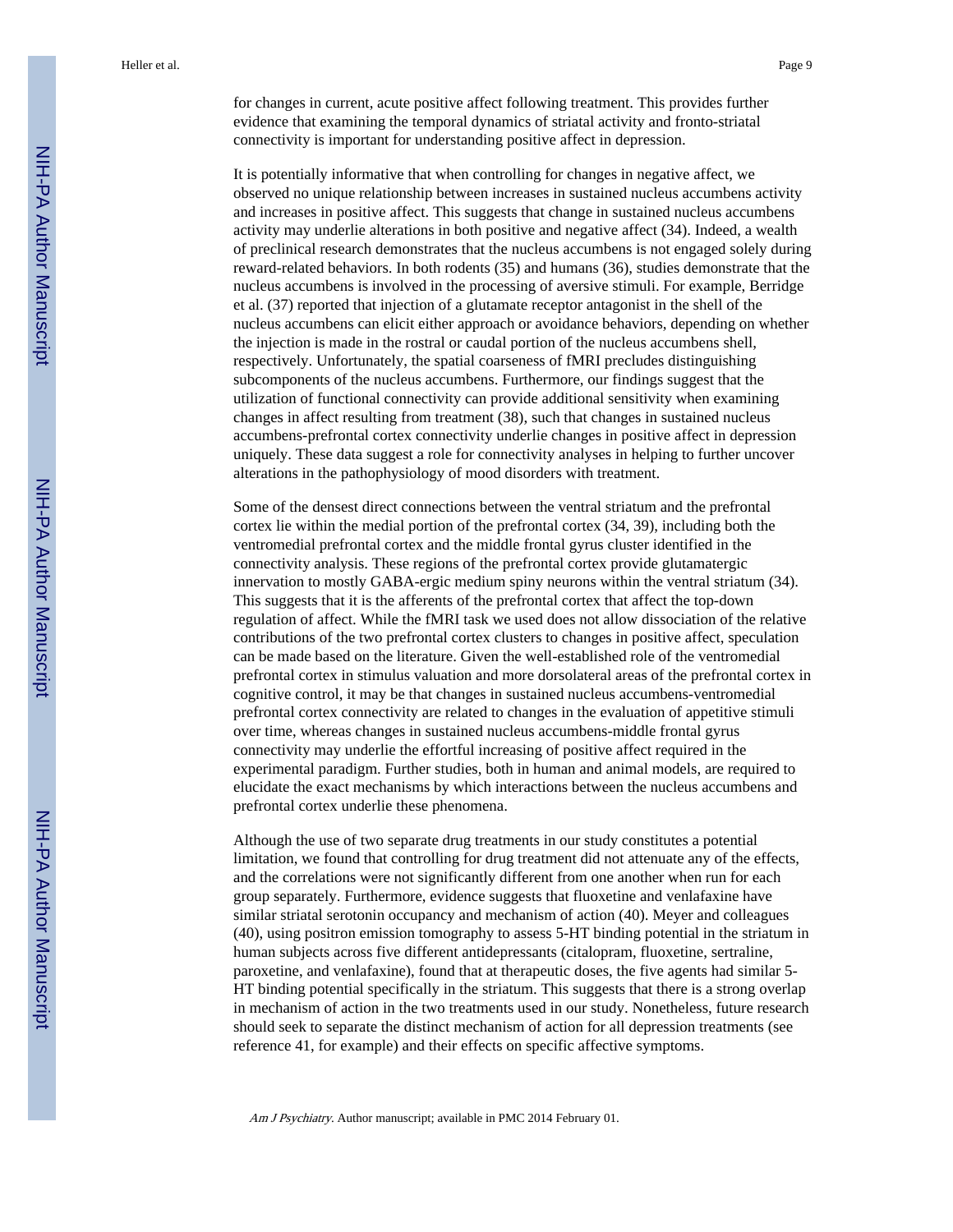In summary, our findings suggest that sustained nucleus accumbens activity and frontostriatal connectivity when attempting to enhance positive emotion track self-reported daily positive affect. Furthermore, individual differences in the magnitude of change in sustained nucleus accumbens activity and fronto-striatal connectivity correlate with gains in positive affect after antidepressant treatment. These findings are consistent with the hypothesis that reductions in state positive affect associated with depression may result in part from a loss of the ability to sustain nucleus accumbens activity and fronto-striatal connectivity over time. These findings underscore the need for studies to examine the mechanisms underlying the temporal dynamics of positive and negative affect in depression (42) and how these mechanisms are affected by antidepressant treatment.

# **Supplementary Material**

Refer to Web version on PubMed Central for supplementary material.

# **Acknowledgments**

We thank Michael Anderle and Ron Fisher for help with data collection, Carien van Reekum and Heather Urry for assistance, and Alex Shackman for manuscript comments. Aaron S Heller had full access to all the datain the study and takes responsibility for the integrity of thedata and the accuracy of the analyses. This work was supported by National Institutes of Health Grants: P50 MH069315, P50-MH084051, R01 MH043454 (to R.J.D.), Wyeth-Ayerst Pharmaceuticals (to N.H.K), grants from the Fetzer Institute, the John Templeton Foundation, the John W. Kluge Foundation and the Impact Foundation; and gifts from Bryant Wangard, Ralph Robinson, Ann Down, and Keith and Arlene Bronstein

# **References**

- 1. American Psychiatric Association. Diagnostic criteria from DSM-IV-TR. Arlington, VA: American Psychiatric Association; 2000.
- 2. Larson CL, Nitschke JB, Davidson RJ. Common and distinct patterns of affective response in dimensions of anxiety and depression. Emotion. 2007; 7:182–191. [PubMed: 17352573]
- 3. Sloan DM, Bradley MM, Dimoulas E, Lang PJ. Looking at facial expressions: dysphoria and facial EMG. Biol Psychol. 2002; 60:79–90. [PubMed: 12270585]
- 4. Pizzagalli DA, Holmes AJ, Dillon DG, Goetz EL, Birk JL, Bogdan R, Dougherty DD, Iosifescu DV, Rauch SL, Fava M. Reduced Caudate and Nucleus Accumbens Response to Rewards in Unmedicated Individuals With Major Depressive Disorder. Am J Psychiatry. 2009; 166:702–710. [PubMed: 19411368]
- 5. Epstein J, Pan H, Kocsis JH, Yang Y, Butler T, Chusid J, Hochberg H, Murrough J, Strohmayer E, Stern E, Silbersweig DA. Lack of ventral striatal response to positive stimuli in depressed versus normal subjects. Am J Psychiatry. 2006; 163:1784–1790. [PubMed: 17012690]
- 6. Keedwell PA, Andrew C, Williams SC, Brammer MJ, Phillips ML. The neural correlates of anhedonia in major depressive disorder. Biol Psychiatry. 2005; 58:843–853. [PubMed: 16043128]
- 7. Gotlib IH, Hamilton JP, Cooney RE, Singh MK, Henry ML, Joormann J. Neural processing of reward and loss in girls at risk for major depression. Arch Gen Psychiatry. 2010; 67:380–387. [PubMed: 20368513]
- 8. Schaefer HS, Putnam KM, Benca RM, Davidson RJ. Event-related functional magnetic resonance imaging measures of neural activity to positive social stimuli in pre-and post-treatment depression. Biol Psychiatry. 2006; 60:974–986. [PubMed: 16780808]
- 9. Knutson B, Bhanji JP, Cooney RE, Atlas LY, Gotlib IH. Neural responses to monetary incentives in major depression. Biol Psychiatry. 2008; 63:686–692. [PubMed: 17916330]
- 10. Mitterschiffthaler MT, Kumari V, Malhi GS, Brown RG, Giampietro VP, Brammer MJ, Suckling J, Poon L, Simmons A, Andrew C, Sharma T. Neural response to pleasant stimuli in anhedonia: an fMRI study. Neuroreport. 2003; 14:177–182. [PubMed: 12598724]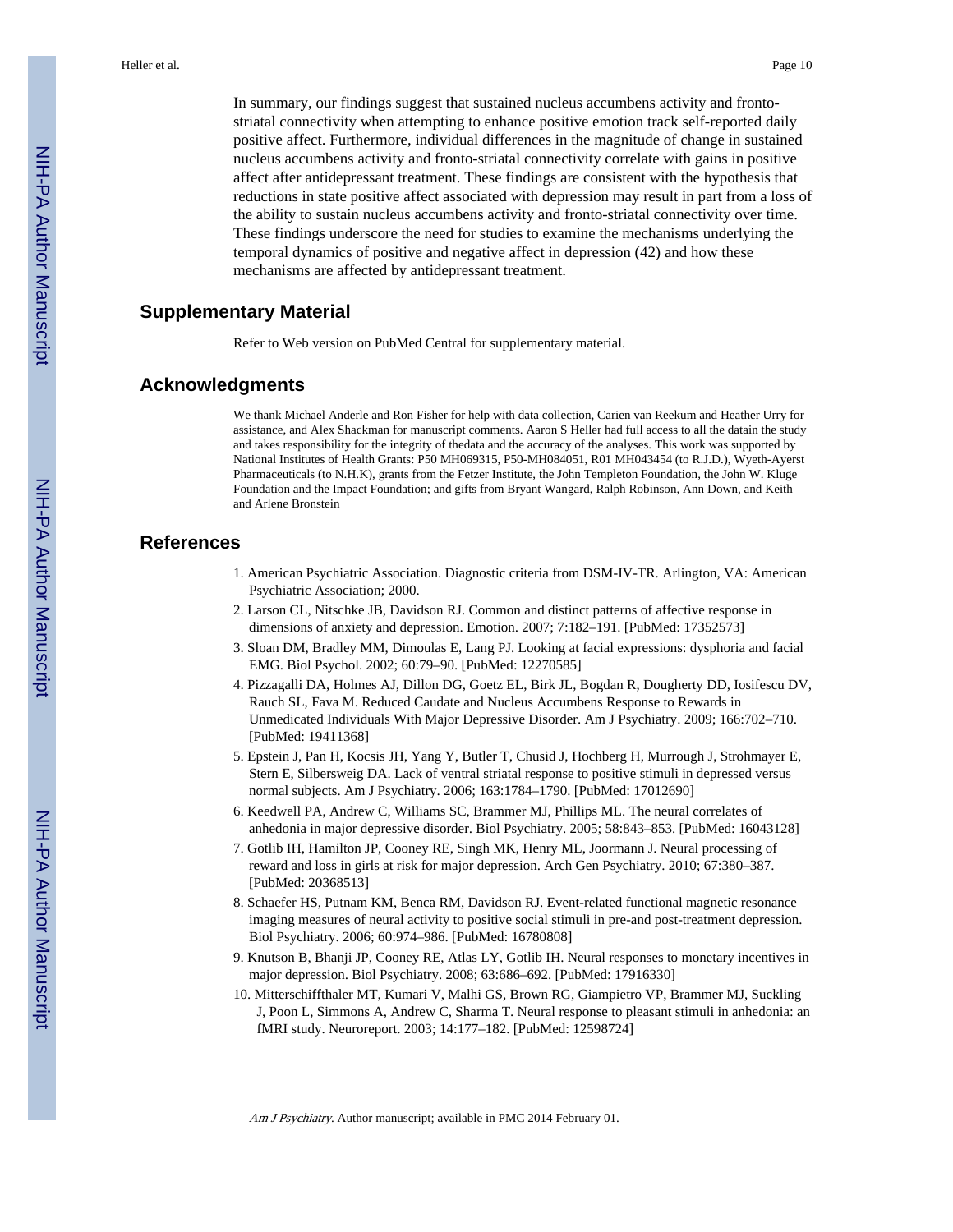- 11. Harvey PO, Pruessner J, Czechowska Y, Lepage M. Individual differences in trait anhedonia: a structural and functional magnetic resonance imaging study in non-clinical subjects. Mol Psychiatry. 2007; 12:767–775.
- 12. Dichter GS, Smoski MJ, Kampov-Polevoy AB, Gallop R, Garbutt JC. Unipolar depression does not moderate responses to the Sweet Taste Test. Depress Anxiety. 2010; 27:859–863. [PubMed: 20336799]
- 13. Dichter GS, Tomarken AJ, Shelton RC, Sutton SK. Early- and late-onset startle modulation in unipolar depression. Psychophysiology. 2004; 41:433–440. [PubMed: 15102129]
- 14. Forbes EE, Dahl RE. Neural systems of positive affect: relevance to understanding child and adolescent depression? Dev Psychopathol. 2005; 17:827–850. [PubMed: 16262994]
- 15. Gehricke J, Shapiro D. Reduced facial expression and social context in major depression: discrepancies between facial muscle activity and self-reported emotion. Psychiatry Res. 2000; 95:157–167. [PubMed: 10963801]
- 16. Keedwell PA, Andrew C, Williams SC, Brammer MJ, Phillips ML. A double dissociation of ventromedial prefrontal cortical responses to sad and happy stimuli in depressed and healthy individuals. Biol Psychiatry. 2005; 58:495–503. [PubMed: 15993859]
- 17. Surguladze S, Brammer MJ, Keedwell P, Giampietro V, Young AW, Travis MJ, Williams SC, Phillips ML. A differential pattern of neural response toward sad versus happy facial expressions in major depressive disorder. Biol Psychiatry. 2005; 57:201–209. [PubMed: 15691520]
- 18. Tremeau F, Malaspina D, Duval F, Correa H, Hager-Budny M, Coin-Bariou L, Macher JP, Gorman JM. Facial expressiveness in patients with schizophrenia compared to depressed patients and nonpatient comparison subjects. Am J Psychiatry. 2005; 162:92–101. [PubMed: 15625206]
- 19. Myerson A. Anhedonia. American Journal of Psychiatry. 1922; 2:87–103.
- 20. Pizzagalli DA, Iosifescu D, Hallett LA, Ratner KG, Fava M. Reduced hedonic capacity in major depressive disorder: Evidence from a probabilistic reward task. J Psychiatr Res. 2008; 43:76–87. [PubMed: 18433774]
- 21. Liu WH, Chan RC, Wang LZ, Huang J, Cheung EF, Gong QY, Gollan JK. Deficits in sustaining reward responses in subsyndromal and syndromal major depression. Prog Neuropsychopharmacol Biol Psychiatry. 2011; 35:1045–1052. [PubMed: 21371518]
- 22. Moses-Kolko EL, Fraser D, Wisner KL, James JA, Saul AT, Fiez JA, Phillips ML. Rapid habituation of ventral striatal response to reward receipt in postpartum depression. Biol Psychiatry. 2011; 70:395–399. [PubMed: 21507385]
- 23. Heller AS, Johnstone T, Shackman AJ, Light SN, Peterson MJ, Kolden GG, Kalin NH, Davidson RJ. Reduced capacity to sustain positive emotion in major depression reflects diminished maintenance of fronto-striatal brain activation. Proc Natl Acad Sci U S A. 2009; 106:22445– 22450. [PubMed: 20080793]
- 24. Treadway MT, Zald DH. Reconsidering anhedonia in depression: lessons from translational neuroscience. Neurosci Biobehav Rev. 2011; 35:537–555. [PubMed: 20603146]
- 25. Jackson DC, Malmstadt JR, Larson CL, Davidson RJ. Suppression and enhancement of emotional responses to unpleasant pictures. Psychophysiology. 2000; 37:515–522. [PubMed: 10934910]
- 26. Hamilton M. A rating scale for depression. J Neurol Neurosurg Psychiatry. 1960; 23:56–62. [PubMed: 14399272]
- 27. Watson D, Clark LA, Tellegen A. Development and validation of brief measures of positive and negative affect: the PANAS scales. J Pers Soc Psychol. 1988; 54:1063–1070. [PubMed: 3397865]
- 28. Watson D, Weber K, Assenheimer JS, Clark LA, Strauss ME, McCormick RA. Testing a tripartite model: I. Evaluating the convergent and discriminant validity of anxiety and depression symptom scales. J Abnorm Psychol. 1995; 104:3–14. [PubMed: 7897050]
- 29. Johnstone T, van Reekum CM, Urry HL, Kalin NH, Davidson RJ. Failure to regulate: counterproductive recruitment of top-down prefrontal-subcortical circuitry in major depression. J Neurosci. 2007; 27:8877–8884. [PubMed: 17699669]
- 30. Light SN, Heller AS, Johnstone T, Kolden GG, Peterson MJ, Kalin NH, Davidson RJ. Reduced right ventrolateral prefrontal cortex activity while inhibiting positive affect is associated with improvement in hedonic capacity after 8 weeks of antidepressant treatment in major depressive disorder. Biol Psychiatry. 2011; 70:962–968. [PubMed: 21867991]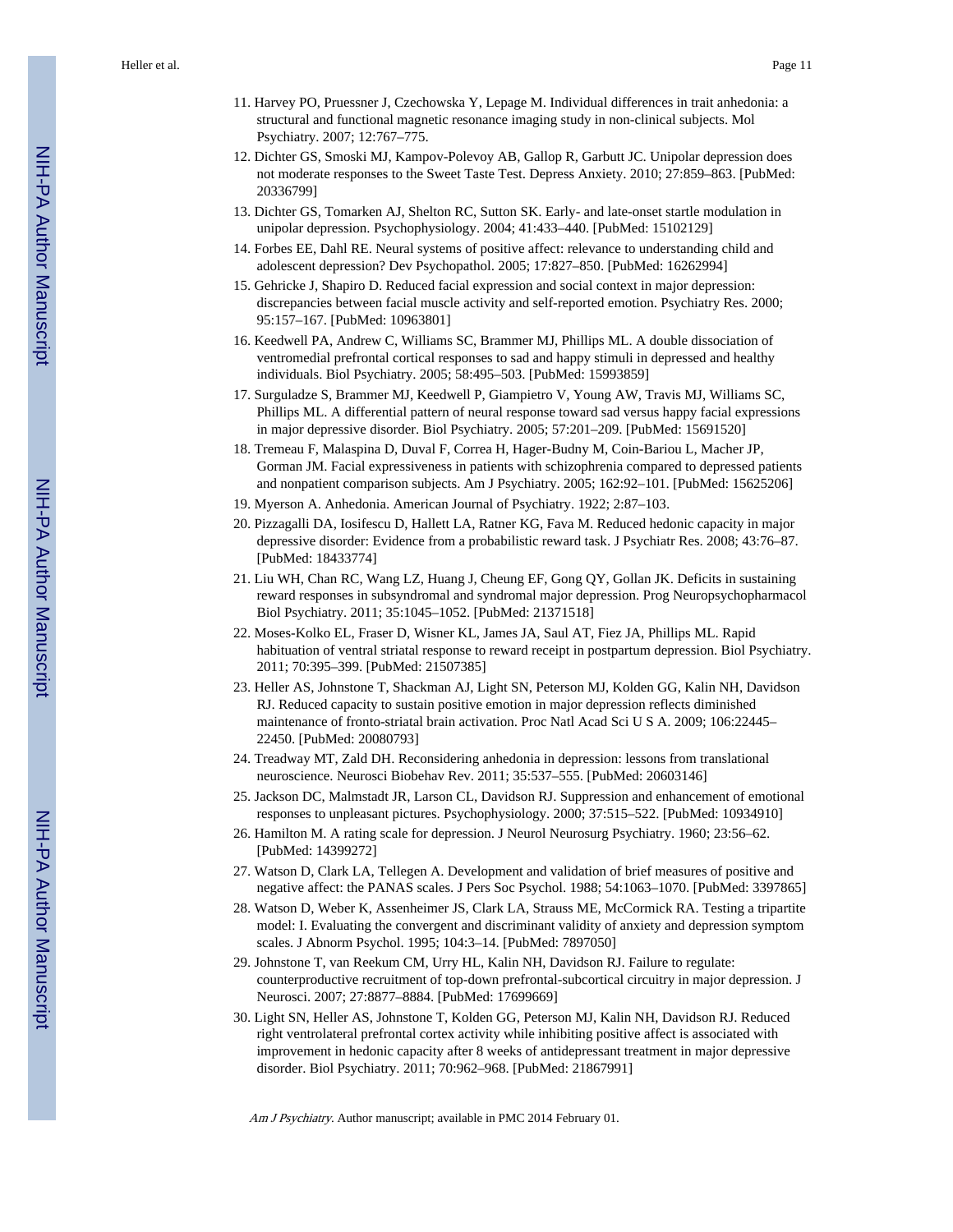- 31. Lang, PJBM.; Cuthbert, BN. Technical Report A-6. Gainesville, FL: University of Florida; 2005. International affective picture system (IAPS): affective ratings of pictures and instruction manual.
- 32. Bromberg-Martin ES, Matsumoto M, Hikosaka O. Dopamine in motivational control: rewarding, aversive, and alerting. Neuron. 2010; 68:815–834. [PubMed: 21144997]
- 33. Rissman J, Gazzaley A, D'Esposito M. Measuring functional connectivity during distinct stages of a cognitive task. Neuroimage. 2004; 23:752–763. [PubMed: 15488425]
- 34. Haber SN, Knutson B. The reward circuit: linking primate anatomy and human imaging. Neuropsychopharmacology. 2010; 35:4–26. [PubMed: 19812543]
- 35. Roitman MF, Wheeler RA, Carelli RM. Nucleus accumbens neurons are innately tuned for rewarding and aversive taste stimuli, encode their predictors, and are linked to motor output. Neuron. 2005; 45:587–597. [PubMed: 15721244]
- 36. Jensen J, McIntosh AR, Crawley AP, Mikulis DJ, Remington G, Kapur S. Direct activation of the ventral striatum in anticipation of aversive stimuli. Neuron. 2003; 40:1251–1257. [PubMed: 14687557]
- 37. Reynolds SM, Berridge KC. Glutamate motivational ensembles in nucleus accumbens: rostrocaudal shell gradients of fear and feeding. Eur J Neurosci. 2003; 17:2187–2200. [PubMed: 12786986]
- 38. Mayberg HS. Defining the neural circuitry of depression: toward a new nosology with therapeutic implications. Biol Psychiatry. 2007; 61:729–730. [PubMed: 17338903]
- 39. Haber SN, Kim KS, Mailly P, Calzavara R. Reward-related cortical inputs define a large striatal region in primates that interface with associative cortical connections, providing a substrate for incentive-based learning. J Neurosci. 2006; 26:8368–8376. [PubMed: 16899732]
- 40. Meyer JH, Wilson AA, Sagrati S, Hussey D, Carella A, Potter WZ, Ginovart N, Spencer EP, Cheok A, Houle S. Serotonin transporter occupancy of five selective serotonin reuptake inhibitors at different doses: an [11C]DASB positron emission tomography study. Am J Psychiatry. 2004; 161:826–835. [PubMed: 15121647]
- 41. DeRubeis RJ, Siegle GJ, Hollon SD. Cognitive therapy versus medication for depression: treatment outcomes and neural mechanisms. Nat Rev Neurosci. 2008; 9:788–796. [PubMed: 18784657]
- 42. Davidson RJ. Affective neuroscience and psychophysiology: toward a synthesis. Psychophysiology. 2003; 40:655–665. [PubMed: 14696720]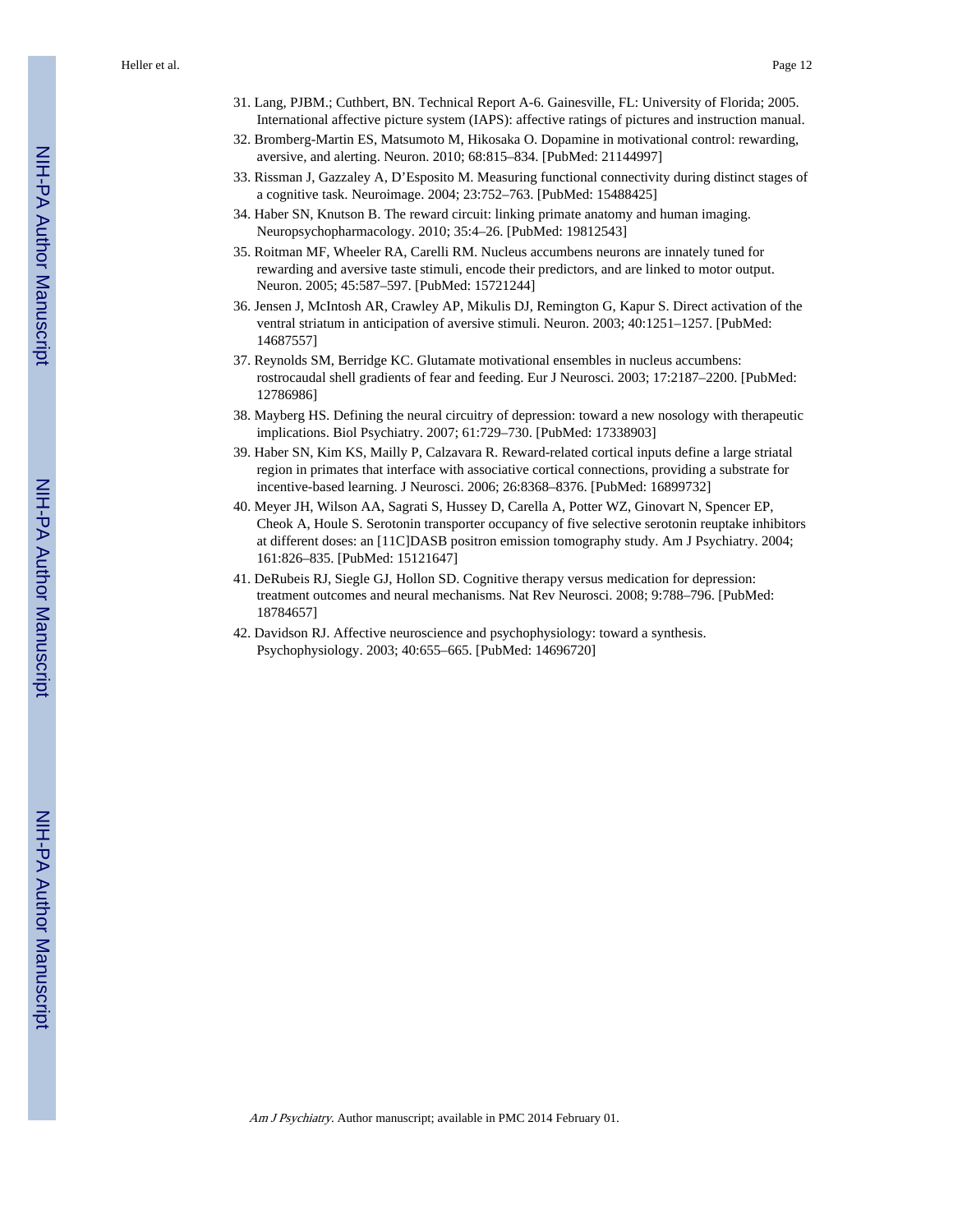

# **Figure 1.**

Changes in HAMD, self-reported positive affect and negative affect from  $0 - 2$  months.  $* =$  $p < .01$ ; \*\* =  $p < .001$ . Solid lines: depressed patients, hatched lines, healthy controls. Note that HAMD for controls was not shown because mean HAMD for controls was 1.07 and 1.64 for baseline and 8 week assessment, respectively.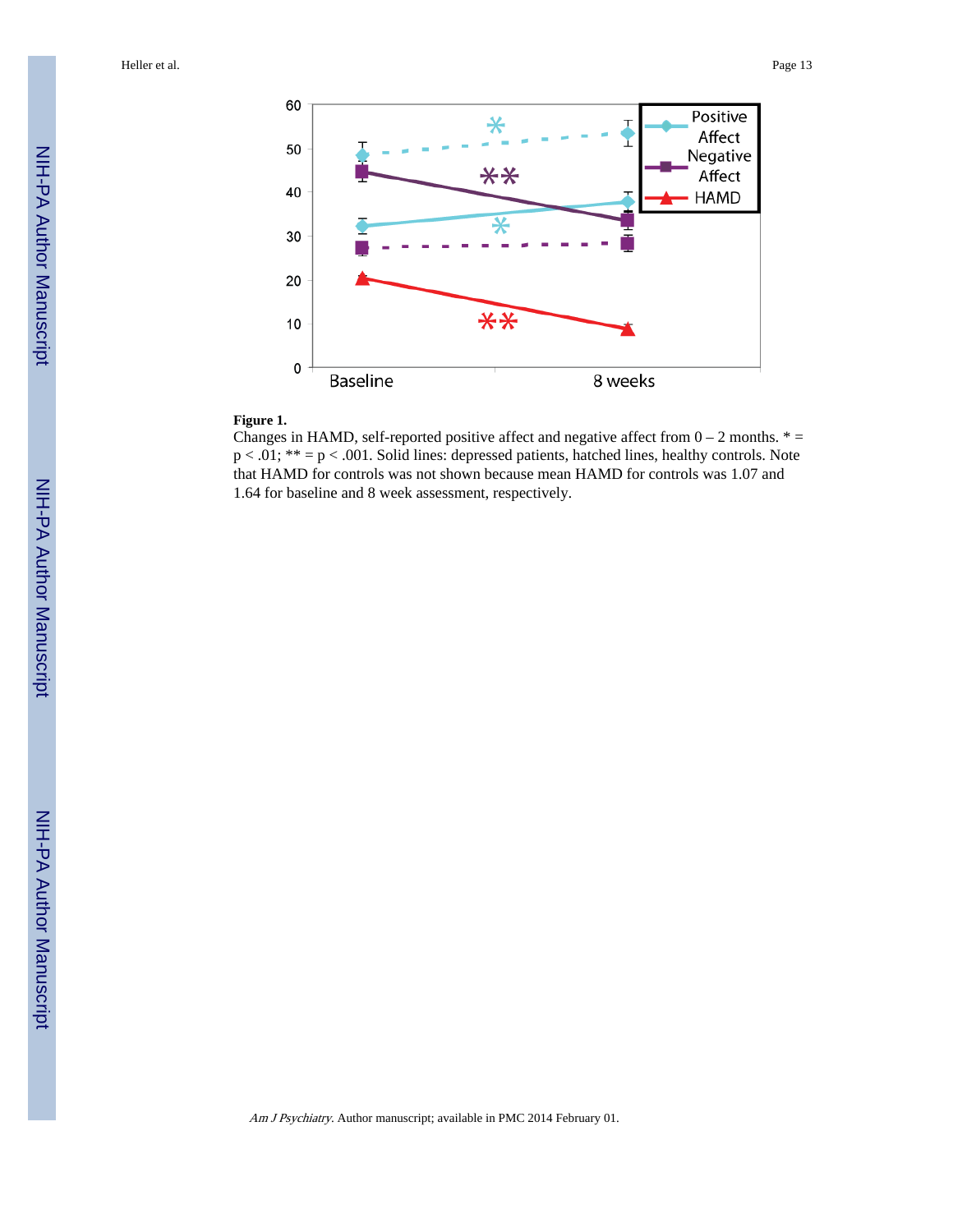

# **Figure 2.**

For those who completed the trial, those individuals displaying the greatest improvement in sustained nucleus accumbens activity also showed the largest gains in self-reported positive affect. X-axis reflects individual differences in changes in sustained nucleus accumbens activity from pre- to post-treatment (2 month post-treatment<sub>(2nd Half – 1st Half)</sub> – Pretreatment Baseline<sub>(2nd Half – 1st Half)</sub>). Y-axis reflects gains in self-reported positive affect. Blue dots represent depressed patients on Venlafaxine, green dots represent patients on Fluoxetine.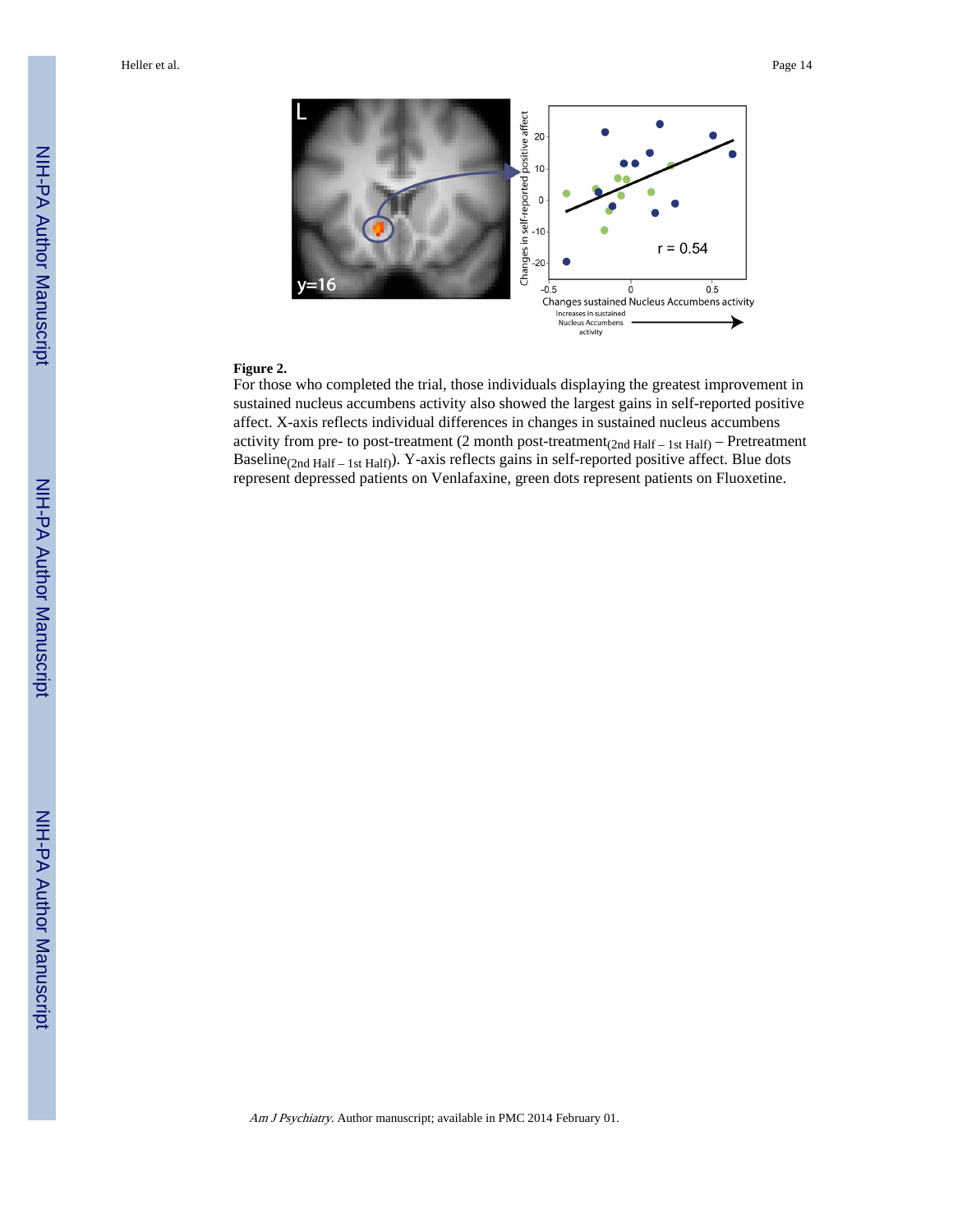

#### **Figure 3.**

A) Increases in sustained nucleus accumbens-middle frontal gyrus (BA 10/46) connectivity is related to gains in self-reported positive affect after controlling for changes in selfreported negative affect. B) For scatter plot, X-axis reflects changes in sustained nucleus accumbens-middle frontal gyrus connectivity from pre- to post-treatment (2 month posttreatment<sub>(2nd Half – 1st Half)</sub> – Pretreatment Baseline<sub>(2nd Half – 1st Half)</sub>). Y-axis reflects gains in positive affect after controlling for changes in negative affect. Blue dots represent depressed patients on Venlafaxine, green dots represent patients on Fluoxetine.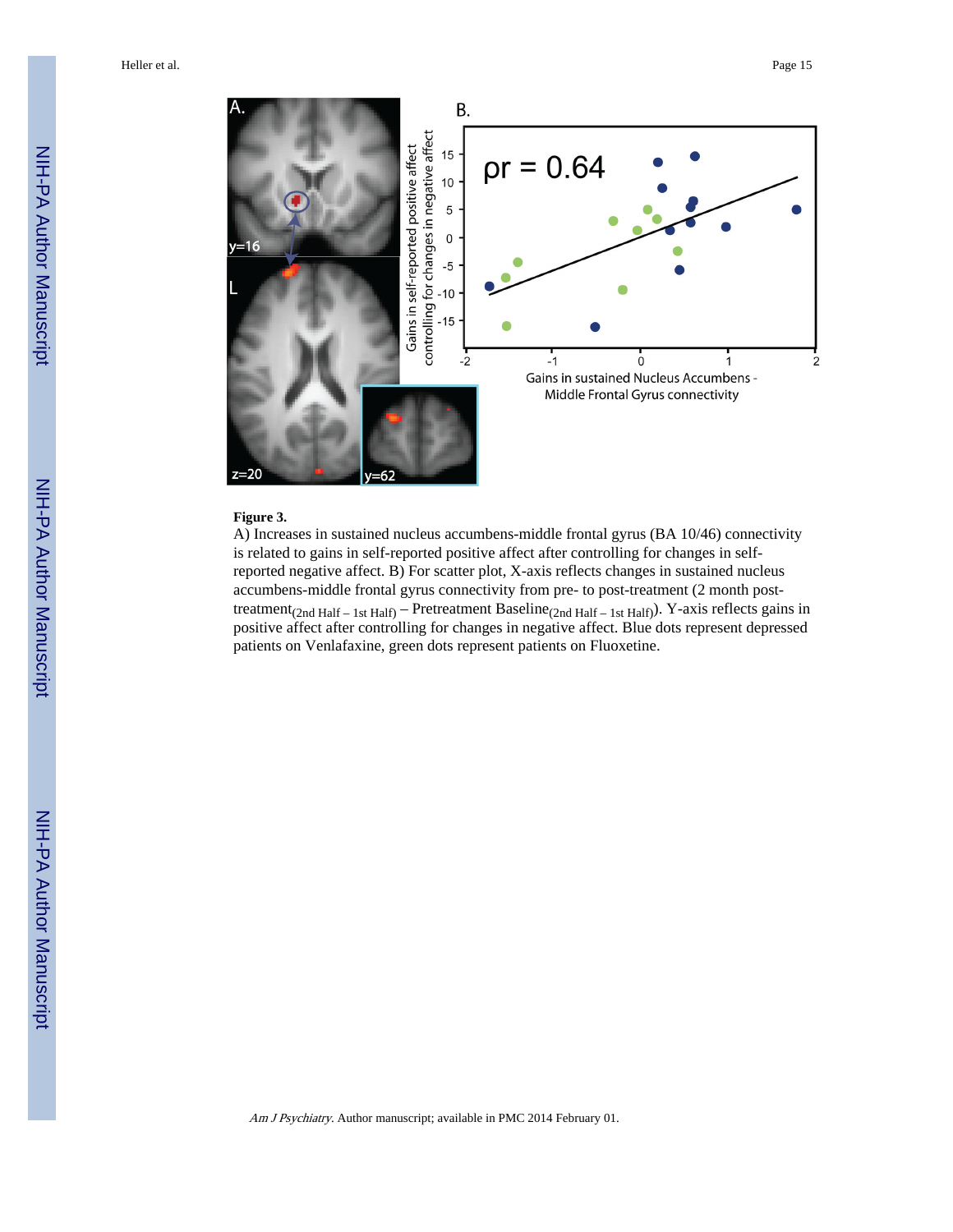#### **Table 1**

Results from a voxelwise regression examining the relationship between sustained (2nd Half – 1st Half) brain activity at 2 months into treatment with self-reported positive affect at 2 months into treatment, controlling for pretreatment sustained brain activity and pretreatment self-reported positive affect.

| <b>Location</b> (BA)             | x,y,z(nm)     | cluster size (voxels) | max t-value |
|----------------------------------|---------------|-----------------------|-------------|
| R Insula (48)                    | 60, 8, 4      | 605                   | 4.33        |
| R Superior Frontal Gyrus (45/46) | 34, 34, 20    | 342                   | 5.37        |
| Supplementary Motor Area (6)     | 8, 0, 62      | 153                   | 4.02        |
| R Occipital Cortex               | $20, -56, 38$ | 122                   | 4.73        |
| R Middle Temporal Gyrus          | $70, -42, -4$ | 104                   | 6.10        |
| L Middle Frontal Gyrus (46/47)   | $-40, 54, -4$ | 97                    | 4.32        |
| L Superior Temporal Gyrus (21)   | $-60, -50, 4$ | 81                    | 4.24        |
| <b>Superior Occipital Gyrus</b>  | $-4, -96, 26$ | 78                    | 5.28        |